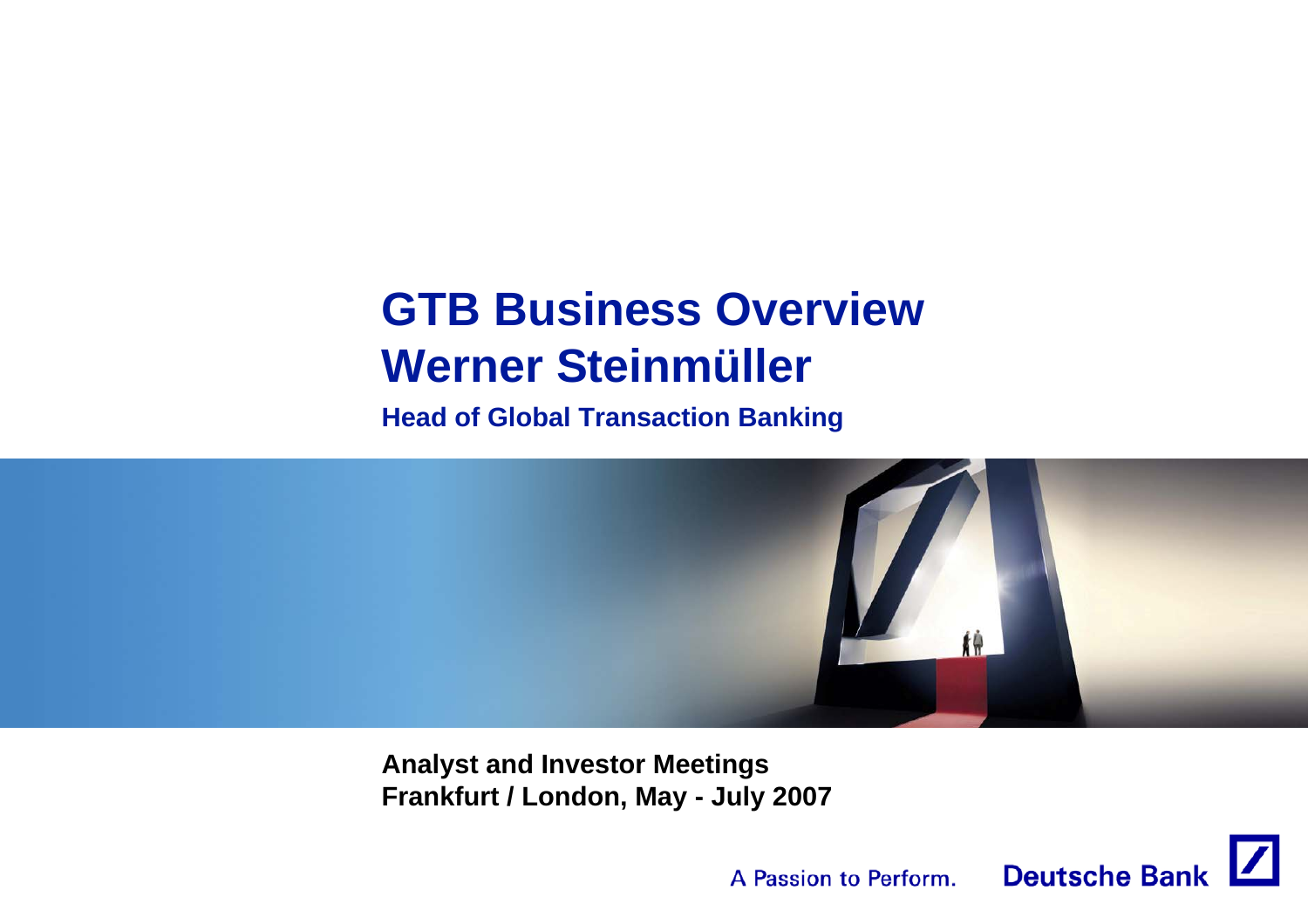

## **What is GTB?**

| Global             | 2/3 of our overall revenues are generated with non-German clients<br>63% of our employees are located abroad<br>We have a dominant position in our German home market and a strong global network<br>across 75 countries                                                                      |
|--------------------|-----------------------------------------------------------------------------------------------------------------------------------------------------------------------------------------------------------------------------------------------------------------------------------------------|
| <b>Transaction</b> | We are the world's biggest Euro Clearing Bank<br>We process payments worth more than 1,034 billion USD per day<br>We have more than 1,600 billion USD assets under custody globally<br>We process documentary credits, collections and guarantees worth more than EUR 29<br>billion per month |
| <b>Banking</b>     | We offer full range of banking services, i.e. risk-hedging products, bid-bonds, etc.<br>Strong focus on banking services for Multi Nationals, MidCaps, Large Local Clients and<br>Business Banking (PBC) in Europe                                                                            |

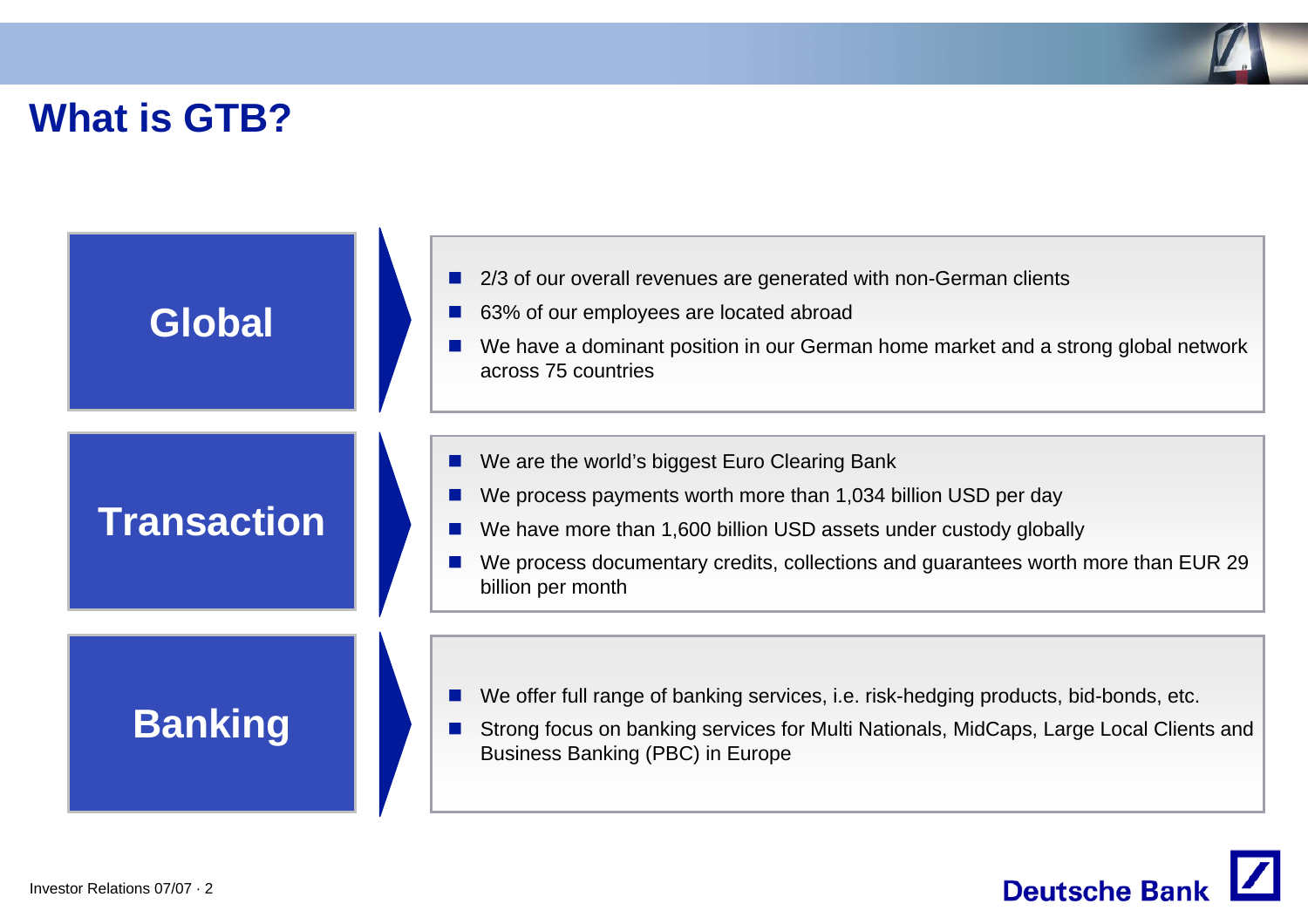

## **GTB has many products, but only four core activities**

| <b>Clients</b>                  |  | <b>Core activities</b>                           | <b>Products</b>                                                                                                                                             |                                                                                                                                      |
|---------------------------------|--|--------------------------------------------------|-------------------------------------------------------------------------------------------------------------------------------------------------------------|--------------------------------------------------------------------------------------------------------------------------------------|
|                                 |  | <b>Trade Finance</b>                             | International Trade Products<br>Global Trade Management                                                                                                     | ■ Financial Supply Chain Mgmt<br>Structured Trade & Export Finance                                                                   |
| Corporates                      |  | <b>Capital Market Sales</b>                      | ■ Foreign Exchange<br>Interest Rates<br>$\blacksquare$ Equities                                                                                             | ■ Commodities<br>■ Credit                                                                                                            |
| nstitutions<br><b>Financial</b> |  | <b>Cash Management</b>                           | ■ Current Accounts<br><b>Sight Deposits / Overdrafts</b><br>■ Channel Mgmt & Integration<br><b>Services</b><br>Information and Reporting<br><b>Services</b> | ■ Liquidity Management<br>Global Payment and Collection<br><b>Services</b><br>■ Financial Supply Chain Mgmt<br>■ Wholesale Solutions |
|                                 |  | <b>Trust &amp; Securities</b><br><b>Services</b> | Global Debt Services<br>Structured Finance Services<br>Global Equity Services                                                                               | ■ Corporate Services<br>Domestic Custody Services                                                                                    |

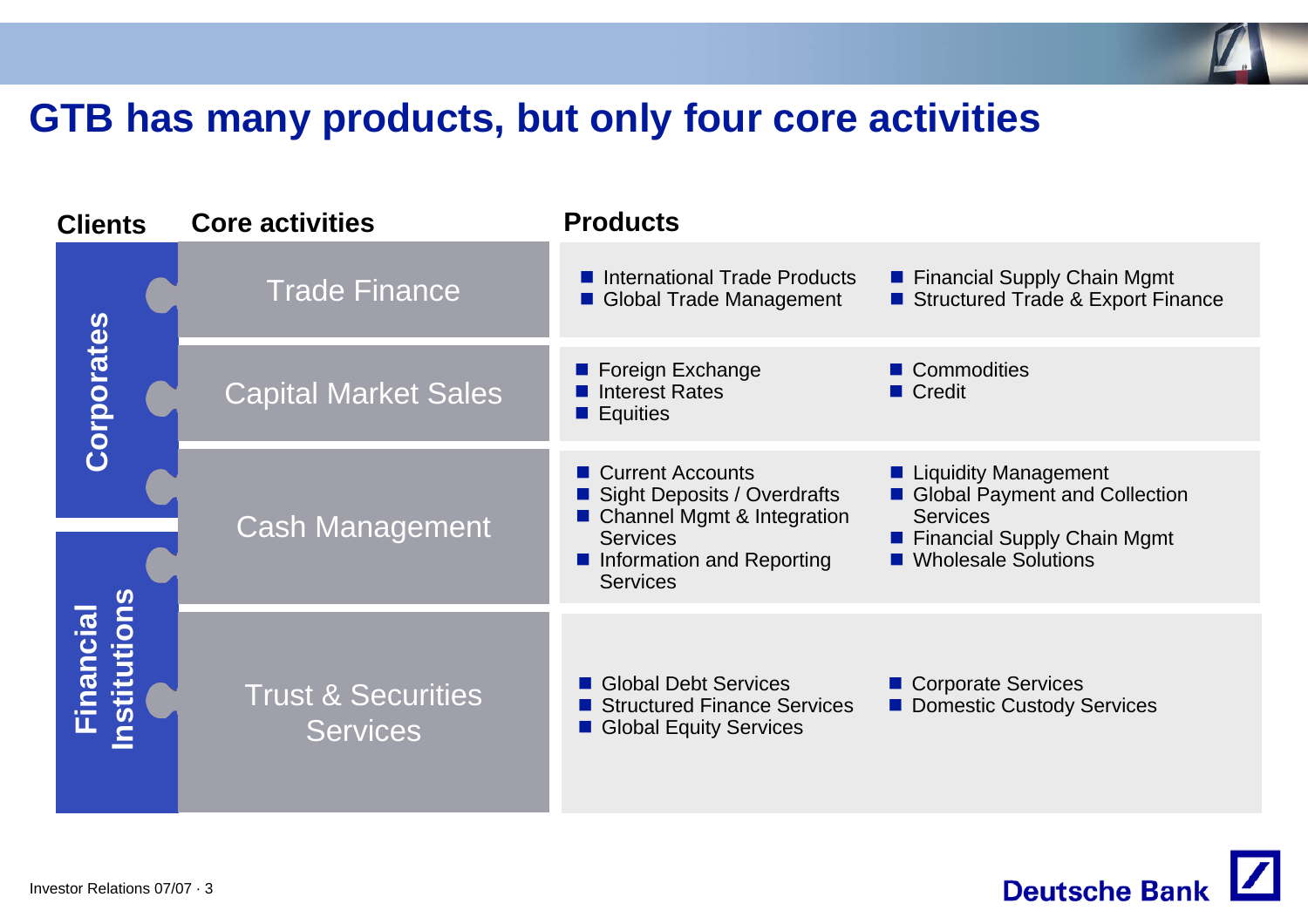

### **Why is GTB a "stable business"?**

### **Recurring, annuity-type revenues**  (e.g. a bond agency)

### **Relatively high switching costs for customers in key products**  (e.g. Cash Management)

#### **Lower capital market dependence**

(business drivers are e.g. global GDP, foreign trade volumes, and interest rates)

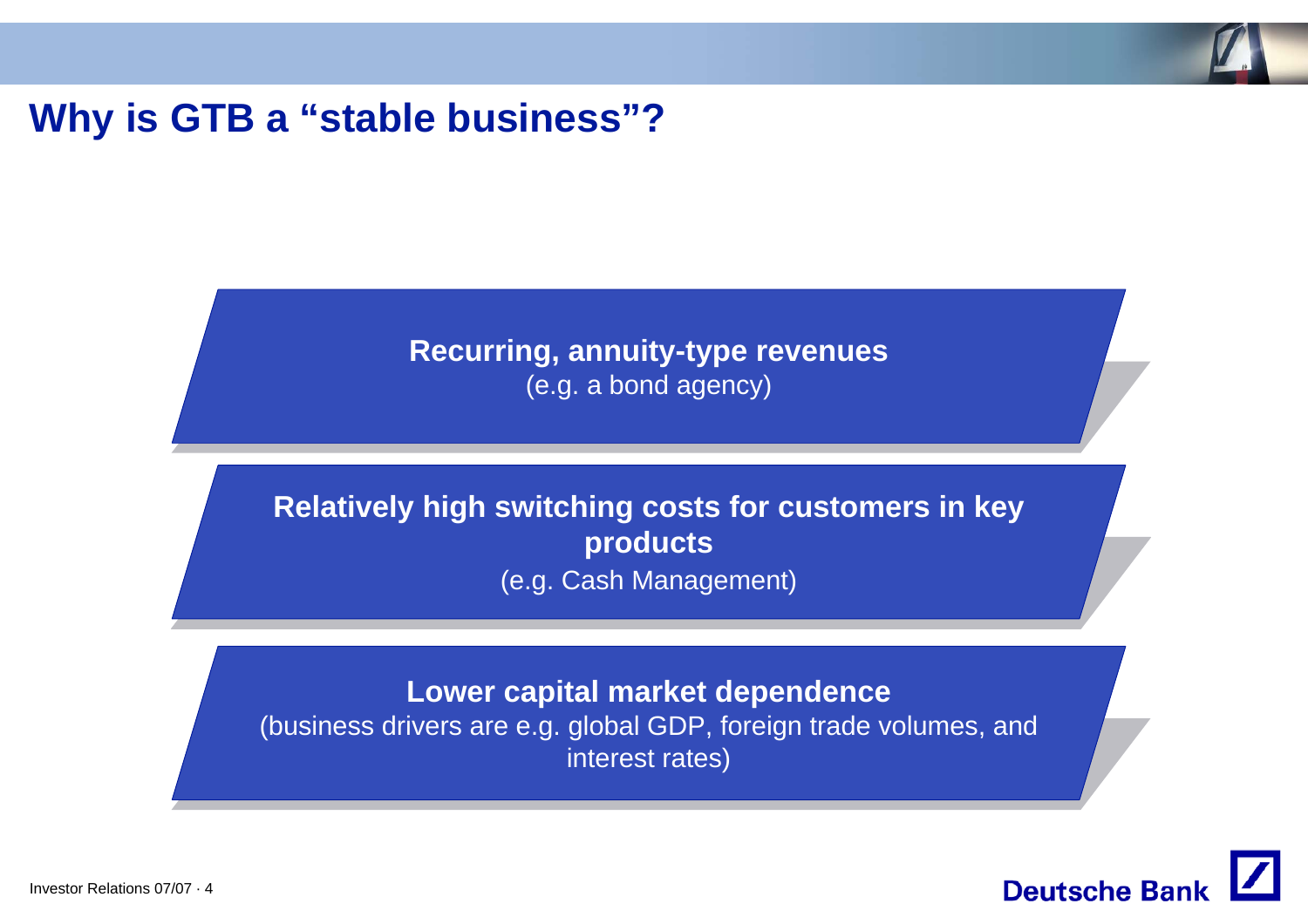

## **GTB: Sustained growth in revenues and profitability**

### Income before income taxes, in EUR m Key ratios, in % **Results at a glance** C/I ratio181154214170199**18%**69 66 70 73 **70** 65 67 78 66 58 **66** 81 1Q 2Q 3Q 4Q 1Q 2006 2007 FY2006

Pre-tax RoE

In EUR m 1Q2006 4Q2006 Revenues **612** 14% 5%Provisions\* **(1)** n.m. (35)% Noninterest exp. **(397)** 7% (8)% IBIT **214** 18% 39%Change vs. **1Q2007**

**Condensed P&L**

P. Revenue growth across core products, mainly

- Cash Management
- Trust & Securities Services
- $\sim 10$  Continued investment in business growth and efficiency improvements



\* Provision for credit losses

Investor Relations 07/07 · 5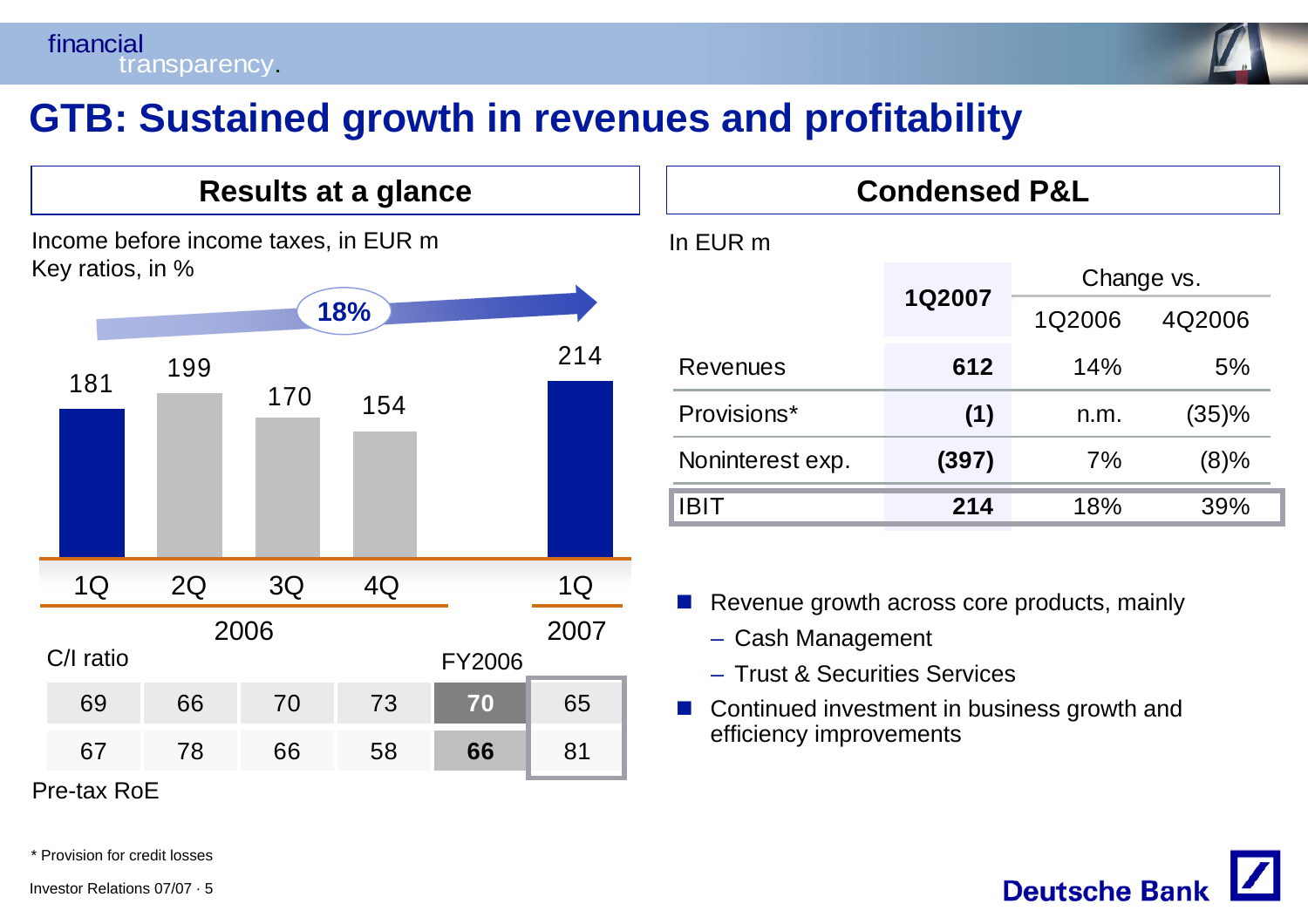financial transparency.



## **The road to EUR 1 bn pre-tax profit in 2008**



#### **Tactics**

- More organic topline growth focus on Europe
- Further deepen our footprint and market perception in Americas
- b. Continue to grow Asian business
- Build out other emerging markets
- F Bolt-on acquisitions
- F More cooperation with Corporate Finance, Global Markets and Private & Business Clients
- F Continued disciplined cost management

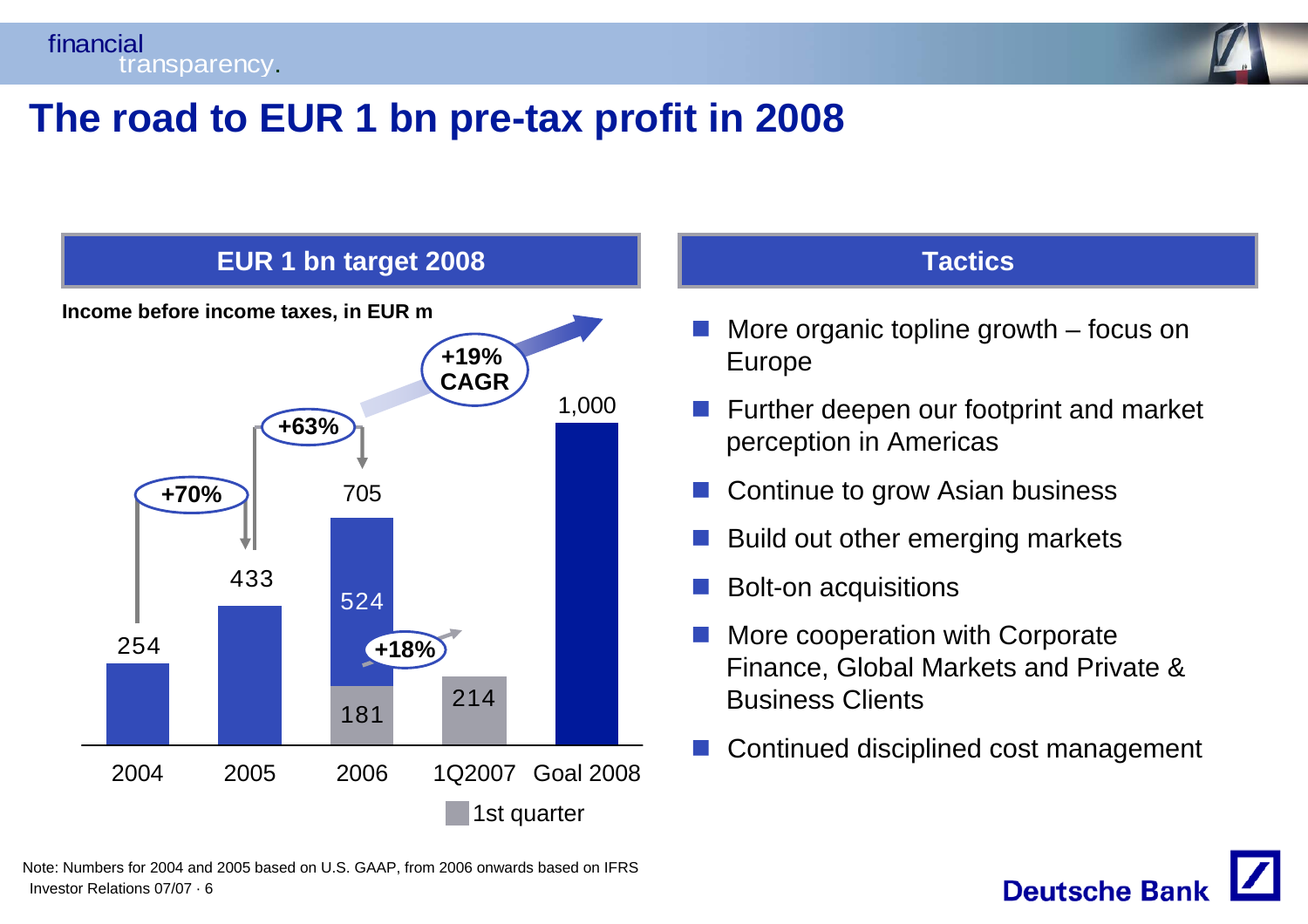

## **GTB's strategic vision: future growth is based on four elements**